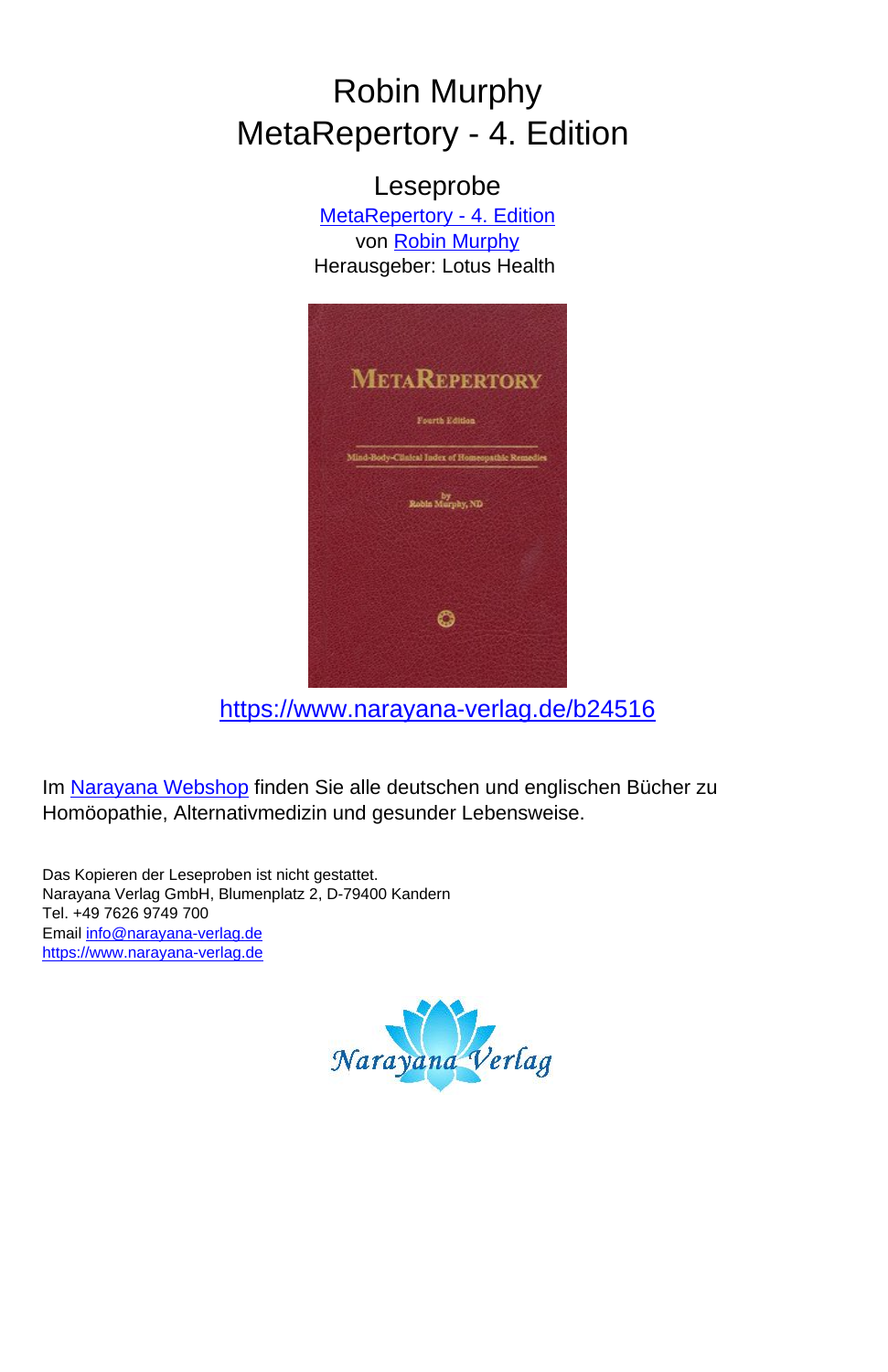# **MetaRepertory**

*"Mind-Body-Clinical Index of Homeopathic Remedies"*

## **by Robin Murphy, ND**

*"New 4th Edition of the Homeopathic Clinical Repertory"*

## **Fourth Edition**

| <b>Mind, Body and Clinical Rubrics</b> |                      |                     |                           |                   |                             |                             |  |
|----------------------------------------|----------------------|---------------------|---------------------------|-------------------|-----------------------------|-----------------------------|--|
| Mind<br>Emotions                       | Abdomen              | Ankles              | Arms                      | <b>Back</b>       | <b>Bladder</b><br>Urine     | Bones                       |  |
| <b>Brain</b>                           | <b>Breasts</b>       | Chest               | Children                  | Ears<br>Hearing   | <b>Elbows</b>               | Eyes<br>Vision              |  |
| Face                                   | Feet                 | Female<br>Genitalia | Food<br><b>Thirst</b>     | Gallbladder       | Hands                       | Head<br><b>Headaches</b>    |  |
| Heart<br>Pulse                         | <b>Hips</b>          | <b>Intestines</b>   | <b>Joints</b>             | Kidneys           | <b>Knees</b>                | Larynx<br>Voice             |  |
| Legs                                   | Limbs                | Liver               | Lungs<br><b>Breathing</b> | Male<br>Genitalia | Mouth                       | <b>Muscles</b>              |  |
| Neck                                   | <b>Nose</b><br>Smell | Pelvis              | Rectum<br>Stool           | <b>Shoulders</b>  | <b>Skin</b><br>Perspiration | Sleep<br>Dreams             |  |
| <b>Spleen</b>                          | Stomach              | Teeth<br>Jaws       | <b>Throat</b>             | Tongue            | Wrists                      | <b>Clinical</b><br>Generals |  |



## **Lotus Health Institute**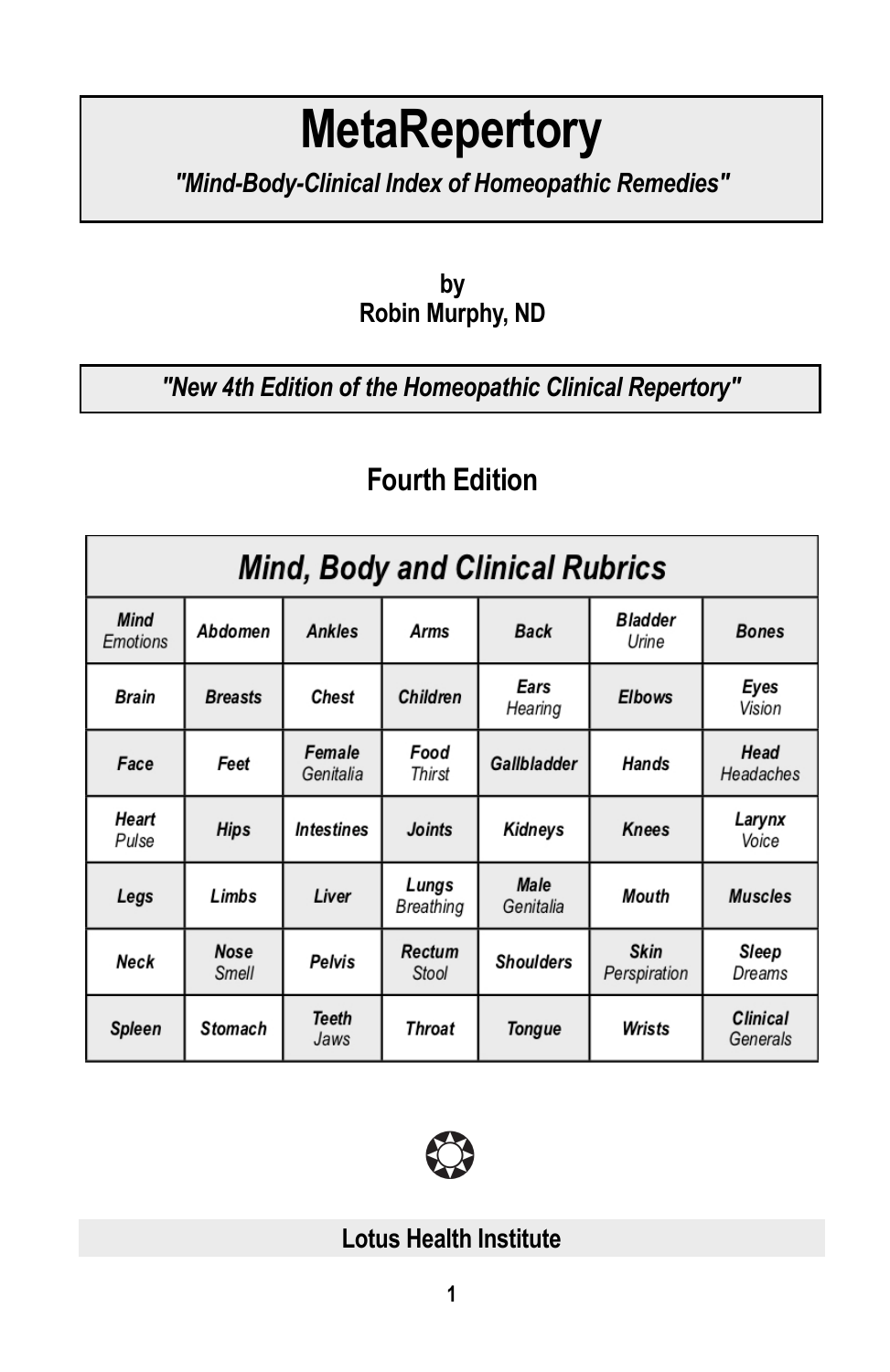## **MetaRepertory: Preface**

 The **MetaRepertory** is the **fourth editon** of **The Homeopathic Clinical Repertory.** It was designed to be a complete rewrite and major upgrade of the Homeopathic Clinical Repertory, third edition. The goal has always been to create a modern and easy-to-use repertory for use in daily homeopathic practice, while still remaining accessible for use at home and in the classroom. The changes made in this 4th edition build on that philosophy.

The **MetaRepertory** has been updated to be a more clinical, practical and easy-to-use reference guide to the vast homeopathic materia medica. After editing the third edition, I continued to add modern terminology, cross references and corrected any errors. The final step was to systematically survey the homeopathic literature for reliable additions. My highest priority was to find more clinical information revelant to modern homeopathic practice. The result is the **MetaRepertory,** fourth edition, which contains **3 Sections, 49 chapters**, modern terminology and diseases.

- **1. MetaRepertory chapters:** This edition as well has consistent alphabetical formatting of chapters, rubrics and sub-rubrics. Thousands of new rubric additions and rubric updates, are also included. The 3rd edition had 74 chapters, while the 4th edition has only 49 chapters. Here's a complete list of the chapters from the 4th and 3rd editions.
	- *MetaRepertory, 4th edition, 49 chapters: Mind, Abdomen, Ankles, Arms, Back, Bladder, Bones, Brain, Breasts, Chest, Children, Ears, Elbows, Eyes, Face, Feet, Female, Food, Gallbladder, Hands, Head, Heart, Hips, Intestines, Joints, Kidneys, Knees, Larynx, Legs, Limbs, Liver, Lungs, Male, Mouth, Muscles, Neck, Nose, Pelvis, Rectum, Shoulders, Skin, Sleep, Spleen, Stomach, Teeth, Throat, Tongue, Wrists and Clinical.*
	- **Homeopathic Clinical Repertory, 3rd edition, chapters:** *Abdomen, Ankles, Arms, Back, Bladder, Bones, Brain, Breasts, Breathing, Cancer, Chest, Children, Chills, Clinical, Constitutions, Coughing, Dreams, Ears, Elbows, Eyes, Face, Fainting, Feet, Female, Fevers, Food, Gallbladder, Generals, Glands, Hands, Head, Headaches, Hearing, Heart, Hips, Intestines, Joints, Kidneys, Knees, Larynx, Legs, Limbs, Liver, Lungs, Male, Mind, Mouth, Muscles, Neck, Nose, Pelvis, Perspiration, Pregnancy, Pulse, Rectum, Shoulders, Skin, Sleep, Speech, Spleen, Stomach, Stool, Taste, Teeth, Throat, Time, Tongue, Toxicity, Urine, Vaccinations, Vertigo, Vision, Weakness, Wrists.*
- **3. Remedy Gradings and Formating**. The remedy gradings for the *MetaRepertory* display the strongest remedies in the following manner: The formatting for the MetaRepertory is similar to Kent's Repertory with the strongest remedies in the rubric or sub-rubric are designated in underlined bold-capitals, **CALC**., (4 points), bold-capitals, **CALC**., (3 points), next, bold-italics, *calc.,* (2 points) and plain-type, calc., (1 point). Other criteria for gradations: (1) Remedy's Provings, the frequency and intensity of symptoms. (2) Remedy's Toxicology. (3) Remedy's Cured Cases, symptoms and diseases. (4) Remedy's Clinical Experience and Research. (5) Remedy's History and Folklore.
- **4. Page Headers:** All the page and column headers were completely re-done, updated and corrected. The MetaRepertory's page headers will contain, for example: **"Mind, Body or Clinical Chapters"** in the **middle** of the page and rubric titles on page **corners**. One can easily search the page headers to find the page which contains the sought after rubrics.
- **5. New Clinical-**Generals **Chapter**: The Clinical chapter contains rubrics covering blood, diseases, disorders, diagnostics, emergencies, generals, infections, nerves, pathologies and tissue changes. The new Clinical chapter is a merger of the following chapters from the 3rd edition: **Blood, Chills, Constitutions, Diseases, Fainting, Fever, Generals, Glands, Nerves, Time, Toxicity, Vaccinations, Vertigo,** and **Weakness.** All were combined into one, large, clinical-generals, alphabetical list. This chapter was then updated and edited.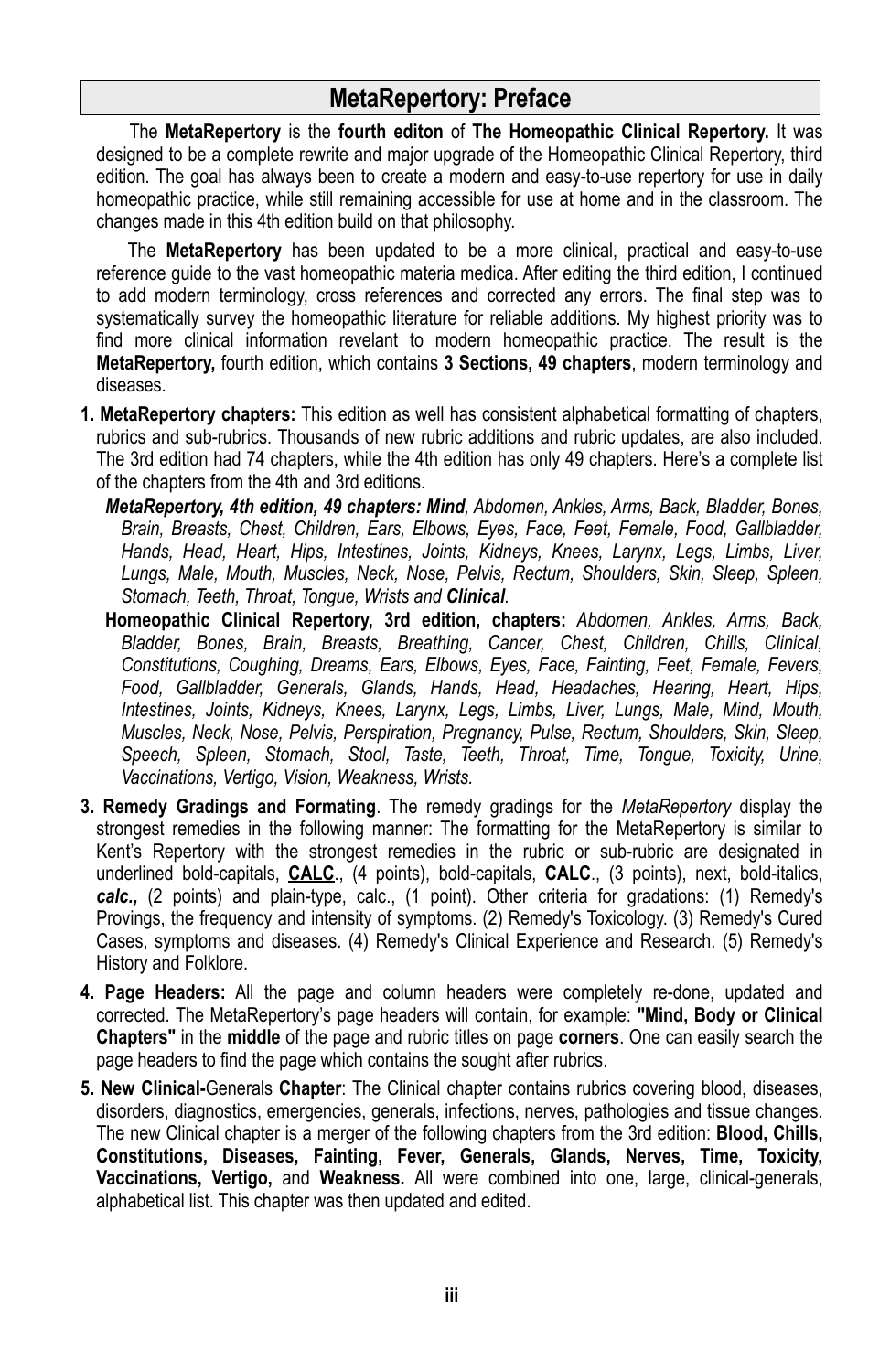## **MetaRepertory: Preface**

- **6. New Rubrics and Additions:** The many of the new additions came from RadarOpus, MacRepertory and ReferenceWorks homeopathic software programs. These programs contains hundreds of volumes of homeopathic books, provings and old journals. Additions were also made from Knerr's *Repertory* and Allen's *Symptoms Index of the Encyclopedia of Pure Materia Medica.*
- **7. Abbreviations**: The abbreviations used in this book are:

**agg.** = aggravated by, worse from or symptoms increased by.

**amel.** = ameliorated by, better from or symptoms decreased by.

- **8. Homeopathic References:** The reference list has been expanded and updated. Many clinical and therapeutic homeopathic books were consulted for this edition of the repertory.
- **9. MetaRemedy List:** The Homeopathic Remedies list has been moved to the back of the book for easy access to the names and abbreviations of the many homeopathic and herbal remedies used in this book. This expanded list includes the remedy abbreviations used in the *MetaRepertory* and the general homeopathic materia medicas, plus the full latin names and common names for many homeopathic and herbal remedies. Also, some remedy abbreviations have been changed in order to make them more consistent with other modern repertories). This general homeopathic remedy list also contains some remedies that are not included in the *MetaRepertory*.
- **10. MetaWord Index**: Located at the back of the *MetaRepertory*, the Word index was also expanded to include many more clinical conditions and states. This list is used to find particular words and clinical references such as "hepatitis" or "influenza." Common words found in most chapters such as "burning," are not emphazied in the word index because they are easily accessible alphabetically within each chapter, (i.e., "Ankles," "burning").

The response to the *Homeopathic Clinical Repertory* has been very positive over the past 20 years. This demonstrates the need that has existed for many years for a completely new alphbetical clinical index of the homeopathic materia medicas.

I profoundly thank everyone who has supported this work and I hope this fourth edition of the *MetaRepertory* will be helpful in the study and practice of homeopathic medicine, worldwide. I welcome any suggestions for corrections and improvements that can be put into the future editions of this work.

Robin Murphy, N.D. August 15, 2018 Blacksburg, Virginia, U.S.A.

| <b>Mind, Body and Clinical Rubrics</b> |                      |                      |                           |                  |                             |                             |  |
|----------------------------------------|----------------------|----------------------|---------------------------|------------------|-----------------------------|-----------------------------|--|
| Mind<br>Emotions                       | Abdomen              | <b>Ankles</b>        | Arms                      | <b>Back</b>      | <b>Bladder</b><br>Urine     | <b>Bones</b>                |  |
| <b>Brain</b>                           | <b>Breasts</b>       | Chest                | <b>Children</b>           | Ears<br>Hearing  | Elbows                      | Eyes<br>Vision              |  |
| Face                                   | Feet                 | Female<br>Pregnancy  | Food<br><b>Thirst</b>     | Gallbladder      | Hands                       | Head<br>Headaches           |  |
| Heart<br>Pulse                         | <b>Hips</b>          | <b>Intestines</b>    | <b>Joints</b>             | Kidneys          | <b>Knees</b>                | Larynx<br>Voice             |  |
| Legs                                   | Limbs                | Liver                | Lungs<br><b>Breathing</b> | Male             | <b>Mouth</b>                | <b>Muscles</b>              |  |
| Neck                                   | <b>Nose</b><br>Smell | Pelvis               | Rectum<br>Stool           | <b>Shoulders</b> | <b>Skin</b><br>Perspiration | Sleep<br>Dreams             |  |
| <b>Spleen</b>                          | <b>Stomach</b>       | <b>Teeth</b><br>Jaws | <b>Throat</b>             | Tongue           | Wrists                      | <b>Clinical</b><br>Generals |  |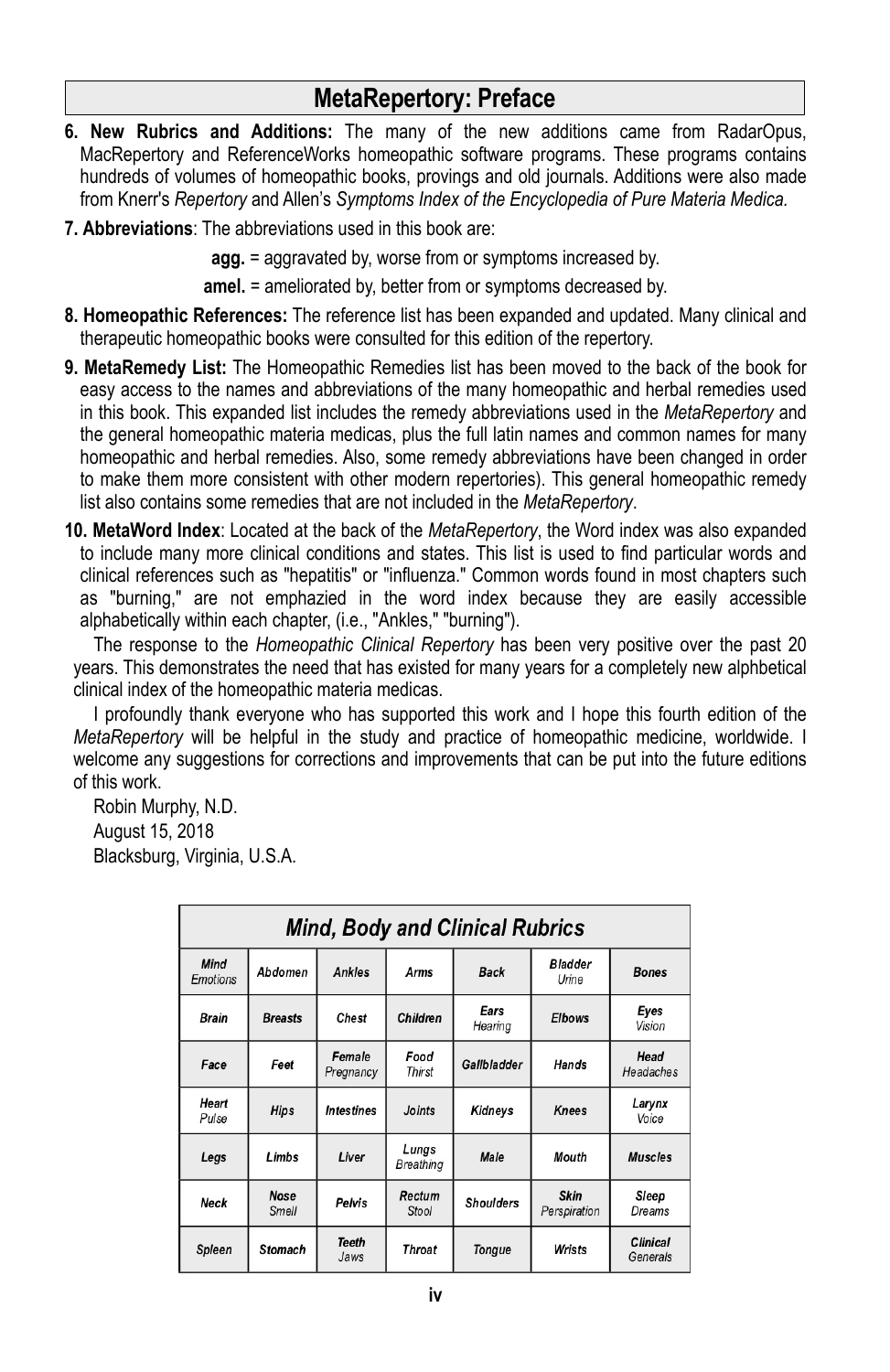| <b>MetaRepertory: Table of Contents</b>                      |  |  |  |  |  |  |  |
|--------------------------------------------------------------|--|--|--|--|--|--|--|
|                                                              |  |  |  |  |  |  |  |
|                                                              |  |  |  |  |  |  |  |
| Introductionvi-viii 28. Larynx-Voice1341-1364                |  |  |  |  |  |  |  |
| 1. Mind-Emotions1-278 29. Legs1365-1416                      |  |  |  |  |  |  |  |
| 2. Abdomen 279-376 30. Limbs1417-1456                        |  |  |  |  |  |  |  |
| 3. Ankles 377-388 31. Liver1457-1472                         |  |  |  |  |  |  |  |
|                                                              |  |  |  |  |  |  |  |
|                                                              |  |  |  |  |  |  |  |
| 6. Bladder-Urine473-522 34. Mouth1603-1632                   |  |  |  |  |  |  |  |
| 7. Bones523-534 35. Muscles1633-1646                         |  |  |  |  |  |  |  |
| 8. Brain535-546 36. Neck1647-1662                            |  |  |  |  |  |  |  |
| 9. Breasts547-566 37. Nose-Smell 1663-1706                   |  |  |  |  |  |  |  |
| 10. Chest567-606 38. Pelvis1707-1720                         |  |  |  |  |  |  |  |
| 11. Children 607-622 39. Rectum-Stool1721-1760               |  |  |  |  |  |  |  |
| 12. Ears-Hearing623-678 40. Shoulders1761-1776               |  |  |  |  |  |  |  |
| 13. Elbows679-686 41. Skin-Perspiration1777-1842             |  |  |  |  |  |  |  |
| 14. Eyes-Vision687-786 42. Sleep-Dreams1843-1910             |  |  |  |  |  |  |  |
| 15. Face 787-822 43. Spleen 1911-1918                        |  |  |  |  |  |  |  |
|                                                              |  |  |  |  |  |  |  |
| 17. Female-Genitalia859-964 45. Teeth-Jaws1967-1994          |  |  |  |  |  |  |  |
| 18. Food-Thirst965-1014 46. Throat1995-2040                  |  |  |  |  |  |  |  |
| 19. Gallbladder1015-1020 47. Tongue2041-2060                 |  |  |  |  |  |  |  |
| 20. Hands1021-1068 48. Wrists2061-2070                       |  |  |  |  |  |  |  |
| 21. Head-Headaches 1069-1202 49. Clinical-Generals 2071-2554 |  |  |  |  |  |  |  |
| 22. Heart-Pulse1203-1254                                     |  |  |  |  |  |  |  |
| 23. Hips1255-1270 References 2555-2558                       |  |  |  |  |  |  |  |
| 24. Intestines1271-1298 MetaRemedy-Index 2559-2596           |  |  |  |  |  |  |  |
| 25. Joints1299-1310 MetaWord-Index 2597-2631                 |  |  |  |  |  |  |  |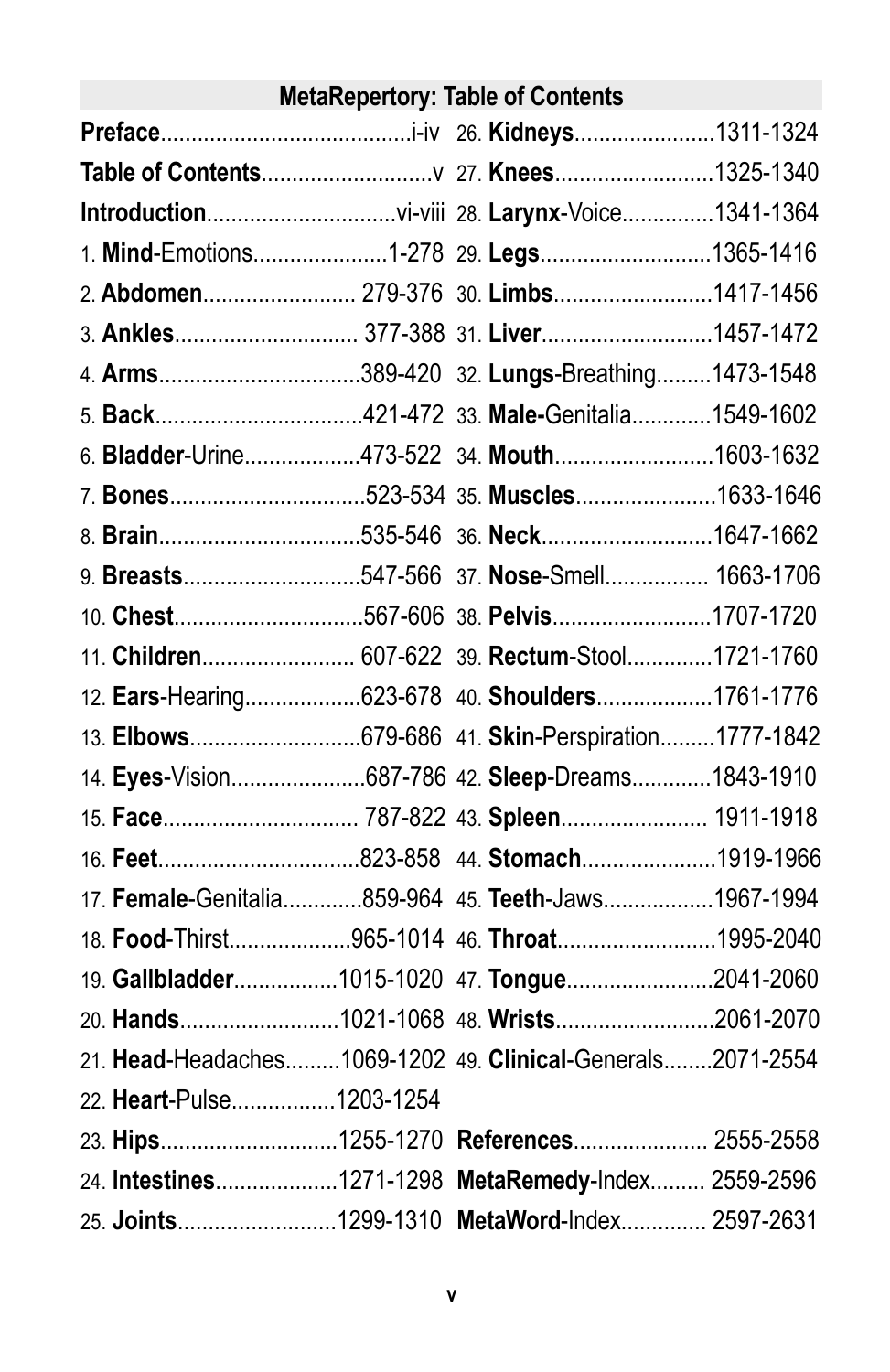## **MetaRepertory: Introduction**

## *"Designing a New Repertory"*

#### *by Robin Murphy, ND*

The definition of word repertory originates from the Latin word *"repertoir,"* which means any store or stock, (e.g. of information), that can be drawn upon. **"Repertorium,"** in French and Latin, means a catalogue or storehouse. Repertoire means a collection or an inventory of capabilities (e. g. songs, plays, music. etc.). In homeopathy the word **"repertory"** refers to books which are compiled indexes of the Homeopathic and Herbal Materia Medicas.

In modern terms, the repertory represents the *clinical* **and** *research database* for the practice of homeopathic medicine. The general information contained in these books are derived from history, provings, clinical practice, research, pathology and toxicology.

There have been more than 120 different repertories published as part of homeopathic literature during the last 200 years. The first repertory was created by Samuel Hahnemann which he called a *"Symptom Dictionary."* Later, Jahr and Boenninghausen compiled their clinical indexes to the homeopathic materia medica.

practitioners."

 Dr. T. F. Allen in his Index of the Encyclopedia of Pure Materia Medica writes: "We venture to hope that future standard works will present a new schema free from theoretical ideas concerning the physiological action of remedies, classifying our symptomatology in a form which will permit ready reference and enabling numerous provings to be condensed."

#### **Historical Repertory Schemas**

A **schema** is defined as a plan, outline or diagram. In homeopathy, a schema comprises the basic outline of headings and sub-headings used in our materia medicas and repertories. Many variations have been tried throughout the last 200 years.

The most common historical schemas are represented by the anatomical hierarchical and concordance approaches. The schema used in the MetaRepertory is clinical and organized alphabetically.

- 1. Hierarchical-Anatomical-Theoretical Boenninghausen, Boericke, Lippe, Kent, Knerr.
- 2. Concordance-Symptomatic Allen, Clark, Gentry, Phatak.
- 3. Alphabetical-Clinical-Dictionary Hahnemann, Murphy.

#### **The Alphabetical-Clinical Format**

The MetaRepertory now contains 49 chapters arranged in three sections, **Mind, Body and Clinical**. The chapters in this book are arranged alphabetically according to anatomy, physiology or clinical topic. The rubrics and sub-rubrics contained in each chapter are also sorted into an alphabetical format. The 49 chapters were created and rearranged from the original 74 chapters found in the third edition. These chapters are arranged in the following manner:

*1. Mind-Emotions:* 

Kent's said referring to his repertory, "It has *Bladder, Bones, Brain, Breasts, Chest, Children,*  been built from all sources, and is a compilation *Chills, Ears, Elbows, Eyes, Face, Feet, Female,*  of all the useful symptoms recorded in the *Fevers, Food, Hands, Head, Hearing, Heart,*  fundamental works of our Materia Medica, as *Hips, Intestines, Joints, Kidneys, Knees, Larynx,*  well as from the notes of our ablest *Legs, Limbs, Liver, Lungs, Male, Mouth, Muscles, 2. Body: Abdomen, Ankles, Arms, Back, Neck, Nerves, Nose, Pelvis, Rectum, Shoulders, Skin, Sleep, Stomach, Stool, Teeth, Throat, Tongue, Toxicity, Urine, Vertigo, Vision, Wrists.* 

*3. Clinical-Generals:*

#### **The Language of the MetaRepertory**

Using modern terminology is paramount to the study and practice of homeopathy. The language of the provings, materia medicas, therapeutic books and repertories must reflect the cultures in which one lives. If homeopathic provings and the case taking protocols require us to record a person's symptoms in their own words, the repertory should utilize a similar language.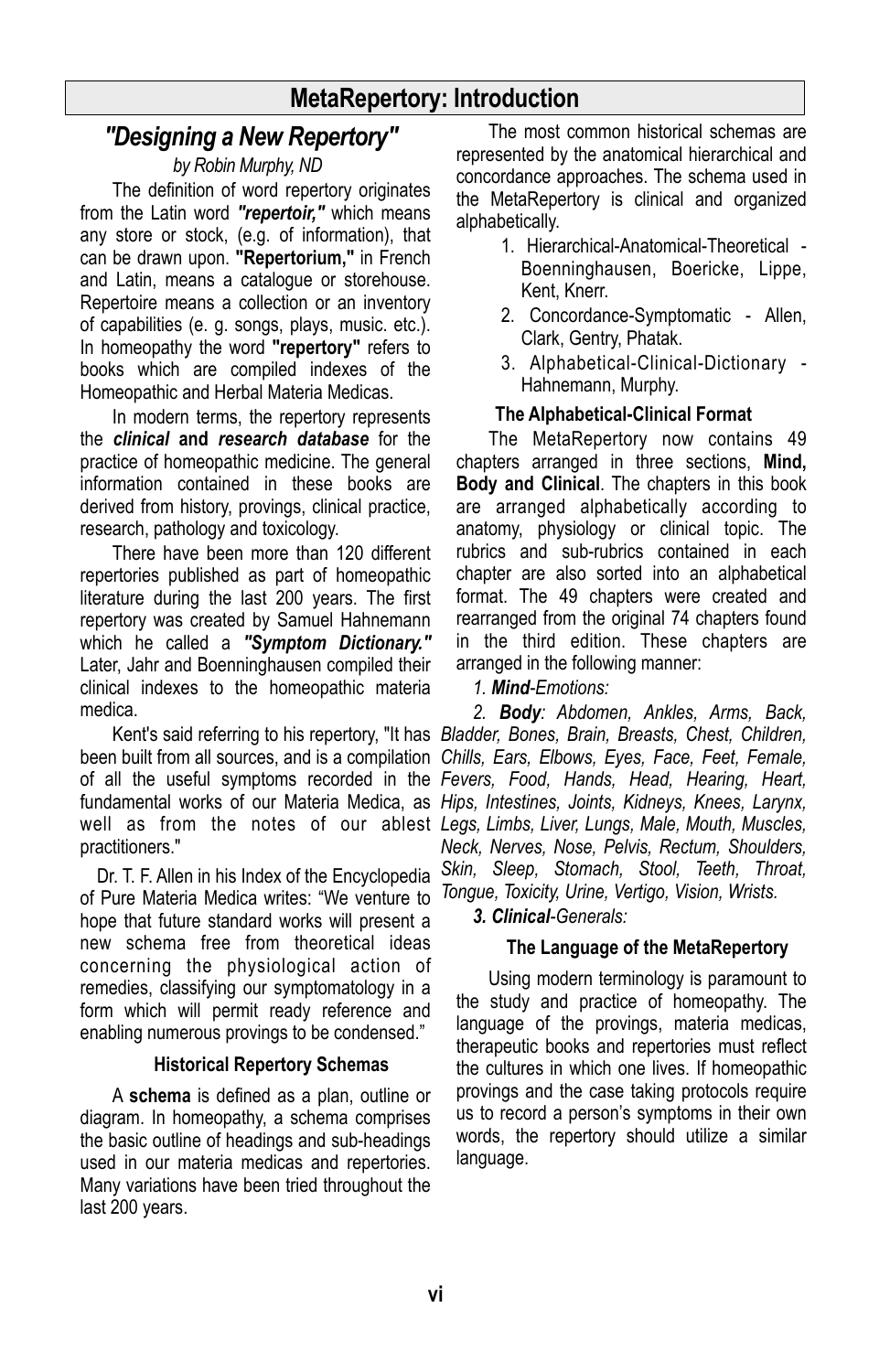#### **MetaRepertory: Introduction**

#### **Clinical and Pathological Rubrics**

Hahnemann states throughout *The Organon* that every homeopathic practioner must clearly perceive what has to be cured and to perceive the totality of symptoms of the disease. He also refers to acute diseases, chronic diseases, epidemic diseases, iatrogenic diseases, infectious diseases, mental and emotional diseases, miasmatic diseases, physical diseases, traumatic diseases, etc.

Therefore, all modern homeopathic repertories should include more clinical rubrics, particularly those that reflect new diseases and conditions of our modern chemical-industrial society, in addition to those problems caused by allopathic drugs, radiation, chemotherapy, surgery, toxins, vaccinations, etc.

#### **Homeopathic Prescribing Methods**

*1. Emergency Prescribing* - Causations, Mental and Emotional Shocks, Physical traumas, Bites, Burns, Cuts, Stings, Poisonings, Dehydration, etc. (see Clinical chapter)

*2. Acute Prescribing* - Acute Diseases, Infections, Fevers. Influenza, Allergies, Colds, Mealses, etc. (see Clinical chapter)

*3. Epidemic Prescribing* - Epidemic and pandemic infections. Cholera, Influenza, Malaria, Typhoid, etc*.* (see Clinical chapter)

*4. Preventive Prescribing* - Prophylactic for Infections, Surgery, Dental work, Jet lag, Stress, Toxic exposure. Vaccinations, (see Clinical chapter)

*5. Periodic Prescribing* - This method helps in diseases and symptoms that come and go. Periodic acute and chronic diseases. (see Mind, Body and Clinical chapters)

*6. Chronic Prescribing* - Chronic Disorders, Asthma, Cancer, Diabetes, Heart disease, Strokes, etc. (see Mind, Body and Clinical chapters)

*7. Fundamental Prescribing* - Mental and Emotional disorders, Anxiety, Delusions, Depression, Fears, Grief, Memory problems, etc. (Mind, Body and Clinical chapters)

*8. Constitutional Prescribing* - Genetic make-up, body type. Temperaments, Inherited strengths and weaknesses. (see Mind, Body and Clinical chapters)

*9. Miasm Prescribing* - Miasmatic states. Genetic Miasms, Acquired, Active, Dormant, Mixed or Single Miasms. (see Mind, Body and Clinical chapters)

*10. Organopathic Prescribing* - Organ diseases. Organ and system strengths and weaknesses. Herbal Tinctures and Tonics are prescribed to heal the organs and tissues. (see Body and Clinical chapters)

*11. Tautopathic Prescribing* - Iatrogenic diseases, Toxicology, Antidotes. Drug abuse, addictions, craving and drug overdoses, detoxification, etc. Effects of environmental pollutants and chemical toxins, etc. (Radiation, Pesticides, Herbicides, Heavy Metals, Poisons and Pollutants, etc.) (see Mind, Body and Clinical chapters)

*12. Isopathic Prescribing* - Acute and chronic infections. Nosodes, Sarcodes, Autopathics, Vaccinations, Bowel Nosodes. (Sarcodes, Nosodes, Bacterias, Viruses, Cancer, Vaccinations, Epidemics, etc.) (see Mind, Body and Clinical chapters)

*13. Remedy Groups Prescribing* - Using homeopathic remedies based on their plant, animal, insect or mineral groups as found in nature.

*14. Folk Prescribing* - Homeopathic remedies, Flower essences, Biochemic tissue salts, Herbal tonics, and folk remedies, etc. (Gemstones, Metallic Remedies, Energy Remedies, etc.)

*15. Combination Prescribing* - Combinations of more than one homeopathic remedy in one bottle. These used routinely for many common ailments.

*16. Zig-Zag* and *Palliative Prescribing* - Multiple Remedy pictures. Hypersensitives. Severe pathologies. Changeable, Unstable Cases. Late stage and Incurable diseases. Hospice care. Dying patients. (see Mind, Body and Clinical chapters)